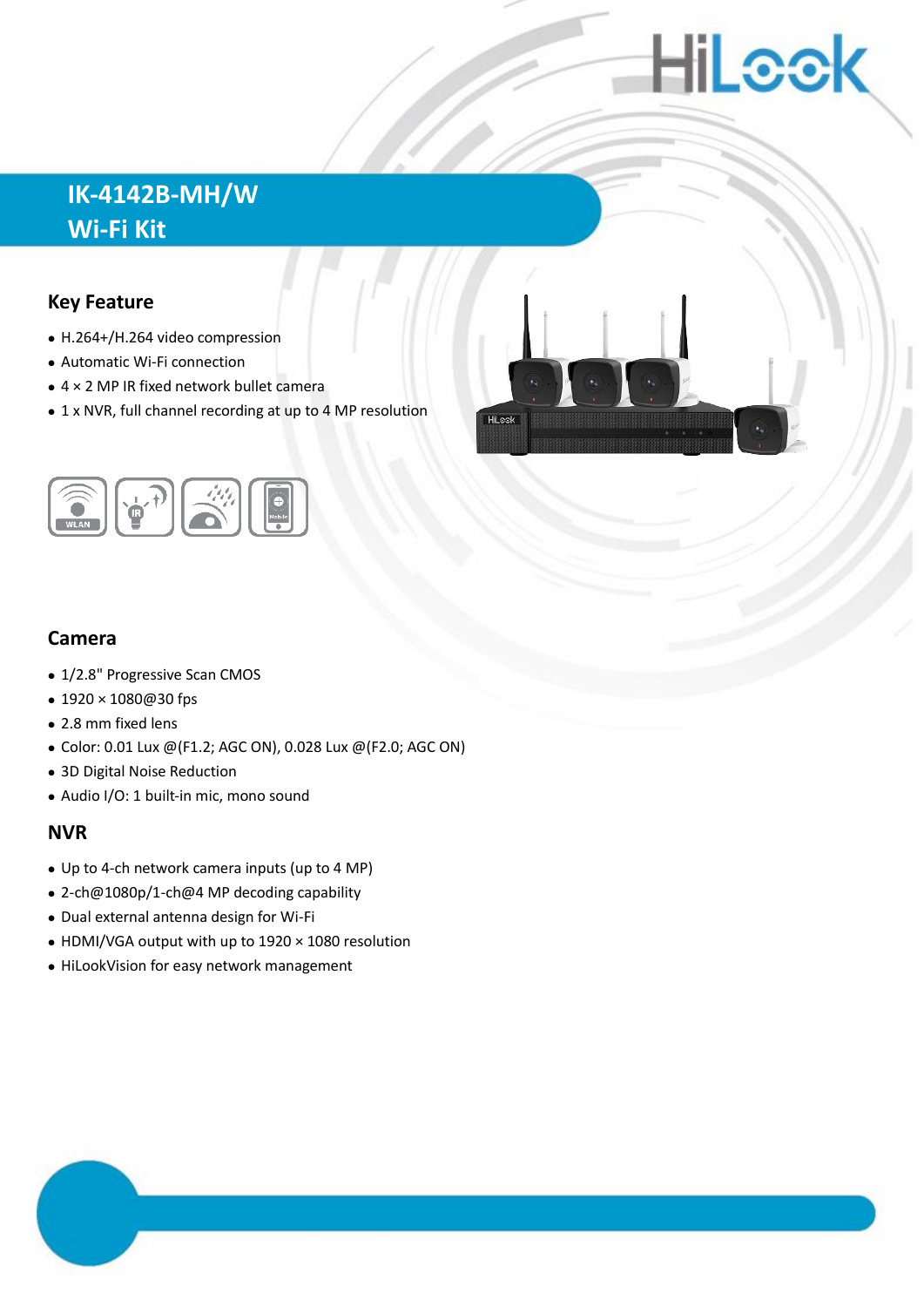

## **Specification**

| <b>Kit Model</b>                   | IK-4142B-MH/W                                                                              |  |  |  |  |
|------------------------------------|--------------------------------------------------------------------------------------------|--|--|--|--|
| <b>Camera Model</b>                | $4 \times$ IPC-B120-D/W(T) (2.8 mm)                                                        |  |  |  |  |
| <b>NVR Model</b>                   | NVR-104MH-D/W                                                                              |  |  |  |  |
| <b>Camera</b>                      |                                                                                            |  |  |  |  |
| <b>Image Sensor</b>                | 1/2.8" Progressive Scan CMOS                                                               |  |  |  |  |
| <b>Min. Illumination</b>           | Color: 0.01 Lux @(F1.2; AGC ON), 0.028 Lux @(F2.0; AGC ON)                                 |  |  |  |  |
| <b>Shutter Speed</b>               | 1/3 s to 1/100,000 s                                                                       |  |  |  |  |
| Day & Night                        | IR cut filter                                                                              |  |  |  |  |
| <b>WDR</b>                         | <b>DWDR</b>                                                                                |  |  |  |  |
| <b>Angle Adjustment</b>            | Pan: 0° to 360°, tilt: -90° to 90°, rotate: 0° to 90°                                      |  |  |  |  |
| <b>Protection Level</b>            | <b>IP66</b>                                                                                |  |  |  |  |
| <b>Material</b>                    | Front cover: metal, back cover: plastic                                                    |  |  |  |  |
| Lens                               |                                                                                            |  |  |  |  |
| <b>Focal Length</b>                | $2.8$ mm                                                                                   |  |  |  |  |
| Aperture                           | F <sub>2.0</sub>                                                                           |  |  |  |  |
| <b>Focus</b>                       | Fixed                                                                                      |  |  |  |  |
| <b>FOV</b>                         | Horizontal FOV: 114.5°, vertical FOV: 62°, diagonal FOV: 135.5°                            |  |  |  |  |
| <b>Lens Mount</b>                  | M12                                                                                        |  |  |  |  |
| IR                                 |                                                                                            |  |  |  |  |
| <b>IR Range</b>                    | Up to 30 m                                                                                 |  |  |  |  |
| <b>Compression Standard</b>        |                                                                                            |  |  |  |  |
| <b>Video Compression</b>           | Main stream: H.264+/H.264                                                                  |  |  |  |  |
|                                    | Sub-stream: H.264, MJPEG                                                                   |  |  |  |  |
| <b>H.264 Type</b>                  | Baseline Profile/Main Profile                                                              |  |  |  |  |
| $H.264+$                           | Main Profile                                                                               |  |  |  |  |
| <b>H.265 Type</b>                  | No                                                                                         |  |  |  |  |
| $H.265+$                           | No                                                                                         |  |  |  |  |
| <b>Audio Compression</b>           | G.711/G.722.1/G.726/MP2L2/PCM                                                              |  |  |  |  |
| <b>Audio Bit Rate</b>              | 64 Kbps (G.711)/16 Kbps (G.722.1)/16 Kbps (G.726)/32 to 160 Kbps (MP2L2)                   |  |  |  |  |
| <b>Video Bit Rate</b>              | 32 Kbps to 8 Mbps                                                                          |  |  |  |  |
| <b>Audio Sampling Rate</b>         | 8 kHz/16 kHz                                                                               |  |  |  |  |
| <b>Environment Noise Filtering</b> | Yes                                                                                        |  |  |  |  |
| Image                              |                                                                                            |  |  |  |  |
| <b>Max. Resolution</b>             | $1920 \times 1080$                                                                         |  |  |  |  |
| <b>Main Stream</b>                 | 50 Hz: 25 fps (1920 × 1080, 1280 × 720)                                                    |  |  |  |  |
|                                    | 60 Hz: 30 fps (1920 × 1080, 1280 × 720)<br>50 Hz: 25 fps (640 × 480, 640 × 360, 320 × 240) |  |  |  |  |
| Sub-stream                         | 60 Hz: 30 fps (640 × 480, 640 × 360, 320 × 240)                                            |  |  |  |  |
|                                    | Rotate mode, saturation, brightness, contrast, sharpness, AGC, white balance               |  |  |  |  |
| <b>Image Setting</b>               | adjustable by client software or web browser                                               |  |  |  |  |
| Day/Night Switch                   | Auto/Scheduled/Day/Night                                                                   |  |  |  |  |
| <b>Network</b>                     |                                                                                            |  |  |  |  |
| <b>Alarm Trigger</b>               | Motion detection, video tampering, illegal login                                           |  |  |  |  |
| <b>Protocols</b>                   | TCP/IP, ICMP, HTTP, HTTPS, FTP, DHCP, DNS, DDNS, RTP, RTSP, RTCP, NTP, UPnP,               |  |  |  |  |
|                                    |                                                                                            |  |  |  |  |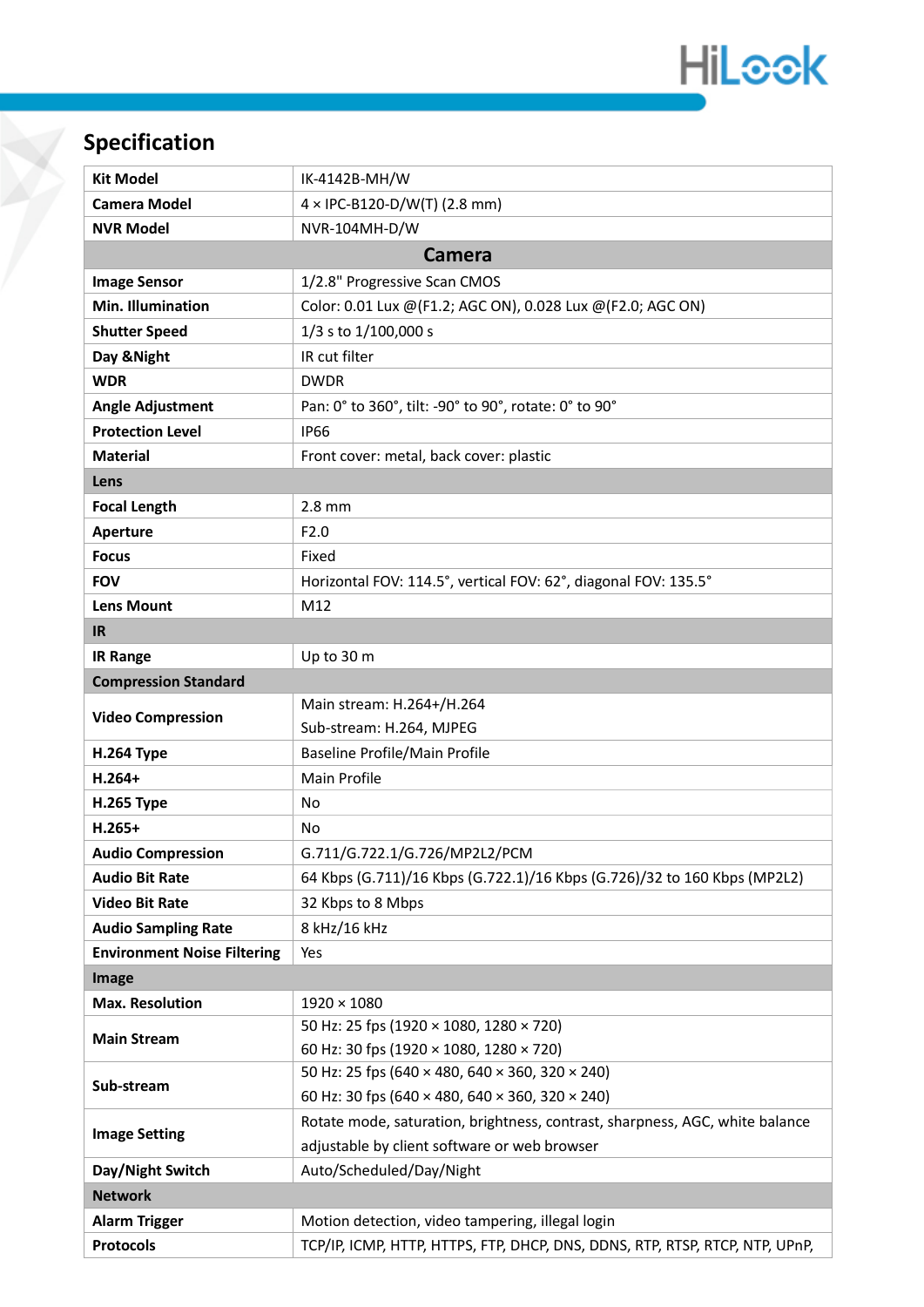

|                                     | SMTP, IGMP, IPv6, UDP, QoS, Bonjour                                           |  |  |  |
|-------------------------------------|-------------------------------------------------------------------------------|--|--|--|
| <b>General Function</b>             | Anti-flicker, heartbeat, mirror, password protection, privacy mask, watermark |  |  |  |
| <b>Client</b>                       | iVMS-4200, HiLookVision, iVMS-5200, iVMS-4500                                 |  |  |  |
| <b>Interface</b>                    |                                                                               |  |  |  |
| <b>Communication Interface</b>      | 1 RJ45 10M/100M self-adaptive Ethernet port                                   |  |  |  |
| Audio I/O                           | 1 Built-in mic, mono sound                                                    |  |  |  |
| Video Out                           | No                                                                            |  |  |  |
| Alarm I/O                           | No                                                                            |  |  |  |
| <b>Reset Button</b>                 | No                                                                            |  |  |  |
| General                             |                                                                               |  |  |  |
| <b>Power Supply</b>                 | 12 VDC $\pm$ 25%, 0.4 A, $\Phi$ 5.5 mm coaxial plug power                     |  |  |  |
| Consumption                         | $\leq$ 5 W                                                                    |  |  |  |
| <b>Working Temperature</b>          | -30 °C to 60 °C (-22 °F to 140 °F)                                            |  |  |  |
| <b>Working Humidity</b>             | 95% or less (non-condensing)                                                  |  |  |  |
| Dimension ( $W \times D \times H$ ) | 99 mm $\times$ 68 mm $\times$ 66 mm (3.9" $\times$ 2.7" $\times$ 2.6")        |  |  |  |
| Weight                              | $272$ g (0.6 lb)                                                              |  |  |  |
| <b>NVR</b>                          |                                                                               |  |  |  |

|  |  | <b>Video and Audio</b> |
|--|--|------------------------|
|--|--|------------------------|

|                                       | 4-ch                                                                                     |  |  |
|---------------------------------------|------------------------------------------------------------------------------------------|--|--|
| IP Video Input                        | Up to 4 MP resolution                                                                    |  |  |
| Incoming/Outgoing<br><b>Bandwidth</b> | 50 Mbps/40 Mbps                                                                          |  |  |
| <b>HDMI/VGA Output</b>                | 1-ch, resolution: 1920 × 1080/60Hz, 1280 × 1024/60Hz, 1280 × 720/60Hz, 1024<br>×768/60Hz |  |  |
| <b>Audio Output</b>                   | 1-ch, RCA (linear, $1 K\Omega$ )                                                         |  |  |
| <b>Decoding</b>                       |                                                                                          |  |  |
| <b>Decoding Format</b>                | H.265+/H.265/ H.264+/H.264                                                               |  |  |
| <b>Video Resolution</b>               | 4 MP/3 MP/1080p/1.3 MP/720p                                                              |  |  |
| <b>Synchronous Playback</b>           | $4$ -ch                                                                                  |  |  |
| Capability                            | 2-ch@1080p / 1-ch@4 MP                                                                   |  |  |
| <b>Network</b>                        |                                                                                          |  |  |
| <b>Network Interface</b>              | 1, RJ45 10/100M Ethernet interface                                                       |  |  |
| <b>Network Protocol</b>               | IPv6, UPnP™, NTP, SADP, DHCP                                                             |  |  |
| <b>Remote Connection</b>              | 16                                                                                       |  |  |
| Wi-Fi                                 |                                                                                          |  |  |
| <b>Frequency Band</b>                 | 2.4 GHz                                                                                  |  |  |
| <b>Antenna Structure</b>              | $2 \times 2$ MIMO                                                                        |  |  |
| <b>Transmission Speed</b>             | 144 Mbps                                                                                 |  |  |
| <b>Transmission Standard</b>          | IEEE 802.11b/g/n                                                                         |  |  |
| <b>Auxiliary interface</b>            |                                                                                          |  |  |
| <b>SATA</b>                           | 1 SATA interface                                                                         |  |  |
| Capacity                              | Up to 6 TB capacity for each disk                                                        |  |  |
| <b>USB Interface</b>                  | Rear panel: 2 × USB 2.0                                                                  |  |  |
| Alarm In/Out                          | No                                                                                       |  |  |
| General                               |                                                                                          |  |  |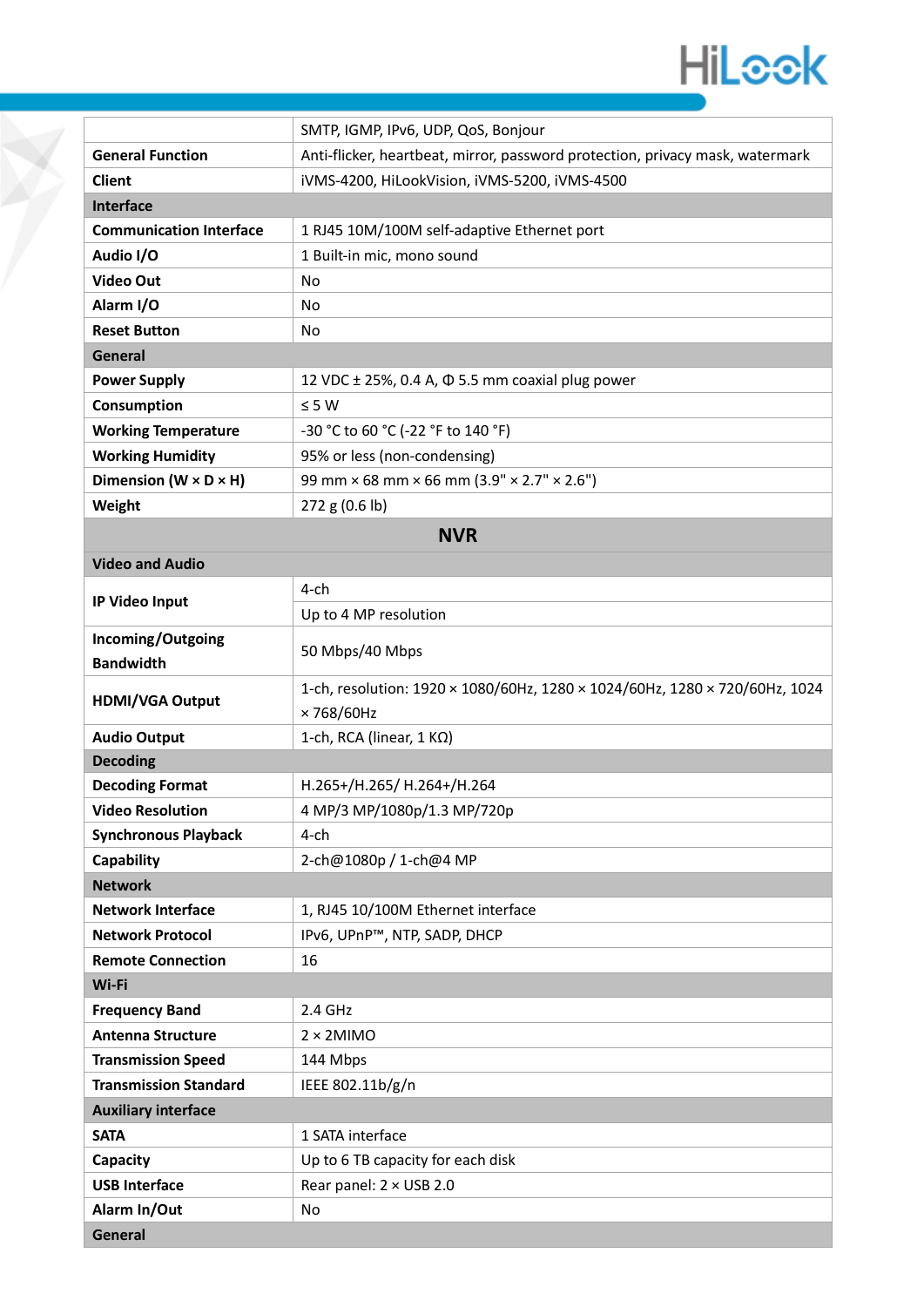

| <b>Power Supply</b>                 | 12 VDC                                                                    |  |  |
|-------------------------------------|---------------------------------------------------------------------------|--|--|
| <b>Consumption (without HDD)</b>    | $\leq$ 12 W                                                               |  |  |
| <b>Working Temperature</b>          | -10 °C to 55 °C (14 °F to 131 °F)                                         |  |  |
| <b>Working Humidity</b>             | 10% to 90%                                                                |  |  |
| Dimension ( $W \times D \times H$ ) | 260 mm $\times$ 246 mm $\times$ 48 mm (10.2" $\times$ 9.7" $\times$ 1.9") |  |  |
| Weight (without hard disk)          | ≤ 1 kg $(2.2 \text{ lb})$                                                 |  |  |
| <b>Kit</b>                          |                                                                           |  |  |
|                                     | Power: 5 power cables                                                     |  |  |
| <b>Accessories</b>                  | Network cable: $4 \times 18.3$ m (60 ft) video and power cable            |  |  |
|                                     | HDMI cable: 1 HDMI cable                                                  |  |  |
| <b>Hard Drive</b>                   | Pre-installed with a 1 TB HDD                                             |  |  |
| <b>Certification</b>                | FCC, CE                                                                   |  |  |
| Weight (with package)               | ≤ 6 kg (13.2 lb)                                                          |  |  |

### **Camera Dimension**



#### **Accessory**



HIA-J101 Junction Box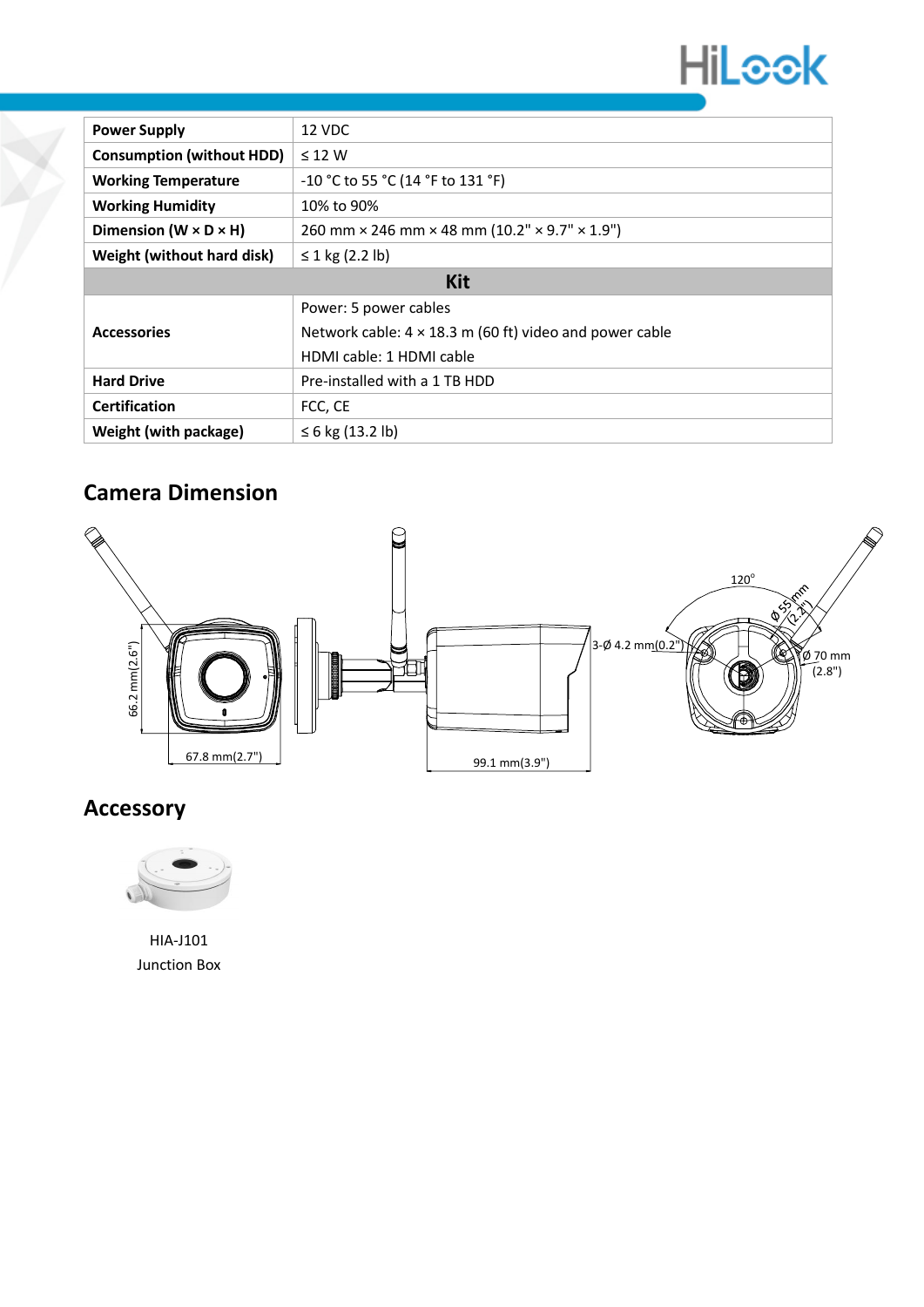

#### **NVR Dimension**



Unit: mm